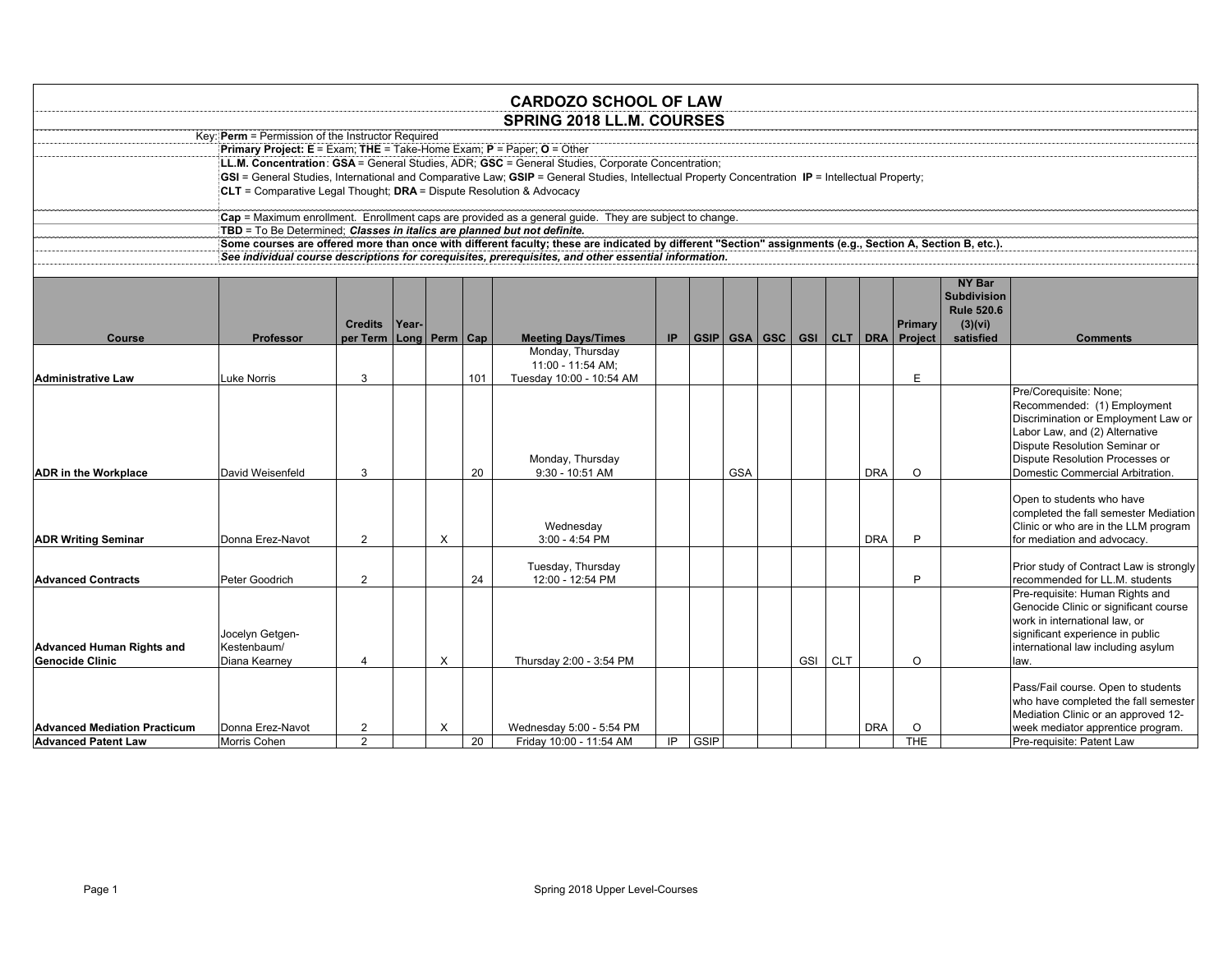|                                                                             |                       |                         |       |                   |                |                               |     |             |            |                      |  |            |             | <b>NY Bar</b><br><b>Subdivision</b> |                                                                               |
|-----------------------------------------------------------------------------|-----------------------|-------------------------|-------|-------------------|----------------|-------------------------------|-----|-------------|------------|----------------------|--|------------|-------------|-------------------------------------|-------------------------------------------------------------------------------|
|                                                                             |                       |                         |       |                   |                |                               |     |             |            |                      |  |            |             | <b>Rule 520.6</b>                   |                                                                               |
|                                                                             |                       | <b>Credits</b>          | Year- |                   |                |                               |     |             |            |                      |  |            | Primary     | (3)(vi)                             |                                                                               |
| Course                                                                      | Professor             | per Term                |       | Long   Perm   Cap |                | <b>Meeting Days/Times</b>     | IP. |             |            | GSIP GSA GSC GSI CLT |  |            | DRA Project | satisfied                           | <b>Comments</b>                                                               |
|                                                                             |                       |                         |       |                   |                |                               |     |             |            |                      |  |            |             |                                     | Pre or Co-requisite: Intro to Trial<br>Advocacy or ITAP; see note in course   |
|                                                                             |                       |                         |       |                   |                |                               |     |             |            |                      |  |            |             |                                     | description regarding extended class                                          |
|                                                                             |                       |                         |       |                   |                |                               |     |             |            |                      |  |            |             |                                     | sessions.                                                                     |
|                                                                             |                       |                         |       |                   |                |                               |     |             |            |                      |  |            |             |                                     | Students may take any 2 of the                                                |
|                                                                             |                       |                         |       |                   |                |                               |     |             |            |                      |  |            |             |                                     | following trial advocacy courses, but<br>not all 3: (1) Introduction to Trial |
|                                                                             |                       |                         |       |                   |                |                               |     |             |            |                      |  |            |             |                                     | Advocacy, (2) Advanced Trial                                                  |
| <b>Advanced Trial Advocacv</b>                                              | <b>Ben Rubinowitz</b> | $\overline{2}$          |       |                   | 16             | Thursday 6:00 - 7:54 PM       |     |             |            |                      |  | <b>DRA</b> | $\circ$     |                                     | Advocacy, and (3) ITAP.                                                       |
| <b>Advanced Workshop in Legal</b>                                           |                       |                         |       |                   |                |                               |     |             |            |                      |  |            |             |                                     |                                                                               |
| <b>Research and Writing for FIRST</b>                                       |                       |                         |       |                   |                |                               |     |             |            |                      |  |            |             |                                     |                                                                               |
| semester LL.Ms -- Section IA<br><b>Advanced Workshop in Legal</b>           | TBD                   | $\mathbf{1}$            |       |                   | $\overline{7}$ | TBD                           |     |             |            |                      |  |            | O           | b                                   | First semester LL.M. students only                                            |
| <b>Research and Writing for FIRST</b>                                       |                       |                         |       |                   |                |                               |     |             |            |                      |  |            |             |                                     |                                                                               |
| semester LL.Ms -- Section IB                                                | <b>TBD</b>            | $\mathbf{1}$            |       |                   | $\overline{7}$ | <b>TBD</b>                    |     |             |            |                      |  |            | $\circ$     | b                                   | First semester LL.M. students only                                            |
|                                                                             |                       |                         |       |                   |                |                               |     |             |            |                      |  |            |             |                                     |                                                                               |
| <b>Advanced Workshop in Legal</b><br><b>Research and Writing for SECOND</b> |                       |                         |       |                   |                |                               |     |             |            |                      |  |            |             |                                     |                                                                               |
| semester LL.Ms -- Section IIA                                               | TBD                   | $\overline{\mathbf{1}}$ |       |                   | 8              | <b>TBD</b>                    |     |             |            |                      |  |            | $\circ$     | b                                   | Second semester LL.M. students only                                           |
|                                                                             |                       |                         |       |                   |                |                               |     |             |            |                      |  |            |             |                                     |                                                                               |
| <b>Advanced Workshop in Legal</b>                                           |                       |                         |       |                   |                |                               |     |             |            |                      |  |            |             |                                     |                                                                               |
| <b>Research and Writing for SECOND</b>                                      |                       |                         |       |                   |                |                               |     |             |            |                      |  |            |             |                                     |                                                                               |
| semester LL.Ms -- Section IIB                                               | <b>TBD</b>            | $\overline{1}$          |       |                   | 8              | <b>TBD</b>                    |     |             |            |                      |  |            | O           | b                                   | Second semester LL.M. students only                                           |
| <b>Advanced Workshop in Legal</b>                                           |                       |                         |       |                   |                |                               |     |             |            |                      |  |            |             |                                     |                                                                               |
| <b>Research and Writing for SECOND</b>                                      |                       |                         |       |                   |                |                               |     |             |            |                      |  |            |             |                                     |                                                                               |
| semester LL.Ms -- Section IIC                                               | <b>TBD</b>            | $\overline{1}$          |       |                   | 8              | <b>TBD</b>                    |     |             |            |                      |  |            | $\circ$     | b                                   | Second semester LL.M. students only                                           |
| <b>Advanced Workshop in Legal</b>                                           |                       |                         |       |                   |                |                               |     |             |            |                      |  |            |             |                                     |                                                                               |
| <b>Research and Writing for SECOND</b>                                      |                       |                         |       |                   |                |                               |     |             |            |                      |  |            |             |                                     |                                                                               |
| semester LL.Ms -- Section IID                                               | <b>TBD</b>            | $\overline{1}$          |       |                   | 8              | <b>TBD</b>                    |     |             |            |                      |  |            | $\circ$     | b                                   | Second semester LL.M. students only                                           |
|                                                                             |                       |                         |       |                   |                |                               |     |             |            |                      |  |            |             |                                     |                                                                               |
| <b>Advanced Workshop in Legal</b><br><b>Research and Writing for SECOND</b> |                       |                         |       |                   |                |                               |     |             |            |                      |  |            |             |                                     |                                                                               |
| semester LL.Ms -- Section IIE                                               | <b>TBD</b>            | $\overline{\mathbf{1}}$ |       |                   | 8              | <b>TBD</b>                    |     |             |            |                      |  |            | $\circ$     | b                                   | Second semester LL.M. students only                                           |
|                                                                             |                       |                         |       |                   |                |                               |     |             |            |                      |  |            |             |                                     |                                                                               |
| <b>Advanced Workshop in Legal</b>                                           |                       |                         |       |                   |                |                               |     |             |            |                      |  |            |             |                                     |                                                                               |
| <b>Research and Writing for SECOND</b>                                      |                       |                         |       |                   |                |                               |     |             |            |                      |  |            |             |                                     |                                                                               |
| semester LL.Ms -- Section IIF                                               | TBD                   | $\overline{1}$          |       |                   | 8              | TBD                           |     |             |            |                      |  |            | $\circ$     | b                                   | Second semester LL.M. students only<br>Prerequisite: Contracts taken in a US  |
| <b>Analyzing Corporate Agreements</b>                                       | Arnold Jacobs         | $\overline{2}$          |       |                   | 16             | Monday 6:00 - 7:54 PM         |     |             |            | GSC                  |  |            | <b>THE</b>  |                                     | law school and Corporations                                                   |
|                                                                             |                       |                         |       |                   |                | Monday, Thursday              |     |             |            |                      |  |            |             |                                     |                                                                               |
| <b>Antidiscrimination Law</b>                                               | Julie Suk             | $\mathbf{3}$            |       |                   | 35             | 9:30 - 10:51 AM               |     |             |            |                      |  |            | E           |                                     |                                                                               |
| <b>Appropriate Dispute Resolution</b>                                       |                       |                         |       |                   |                |                               |     |             |            |                      |  |            |             |                                     | Co-Requisite: Appropriate Dispute<br>Resolution (ADR) Field Clinic            |
| (ADR) Field Clinic                                                          | Jennifer S. Kim       | $\overline{2}$          |       | X                 |                |                               |     |             |            |                      |  | <b>DRA</b> | $\circ$     |                                     | Seminar                                                                       |
|                                                                             |                       |                         |       |                   |                | Wednesday 6:00 - 8:05 PM      |     |             |            |                      |  |            |             |                                     |                                                                               |
| <b>Appropriate Dispute Resolution</b>                                       |                       |                         |       |                   |                | Specific course meeting dates |     |             |            |                      |  |            |             |                                     | Co-Requisite: Appropriate Dispute                                             |
| (ADR) Field Clinic Seminar<br>Arbitration Law: Theory and                   | <b>Glen Parker</b>    | $\overline{2}$          |       | X                 |                | <b>TBDI</b>                   |     |             |            |                      |  | <b>DRA</b> | $\Omega$    |                                     | Resolution (ADR) Field Clinic                                                 |
| Practice                                                                    | <b>Brian Farkas</b>   | $\overline{2}$          |       |                   | 30             | Thursday 6:00 - 7:54 PM       |     |             | <b>GSA</b> |                      |  | <b>DRA</b> | P           |                                     |                                                                               |
| <b>Art Law</b>                                                              | Sandra Cobden         | 2                       |       |                   | 30             | Wednesday 6:00 - 7:54 PM      | IP. | <b>GSIP</b> |            |                      |  |            | <b>THE</b>  |                                     |                                                                               |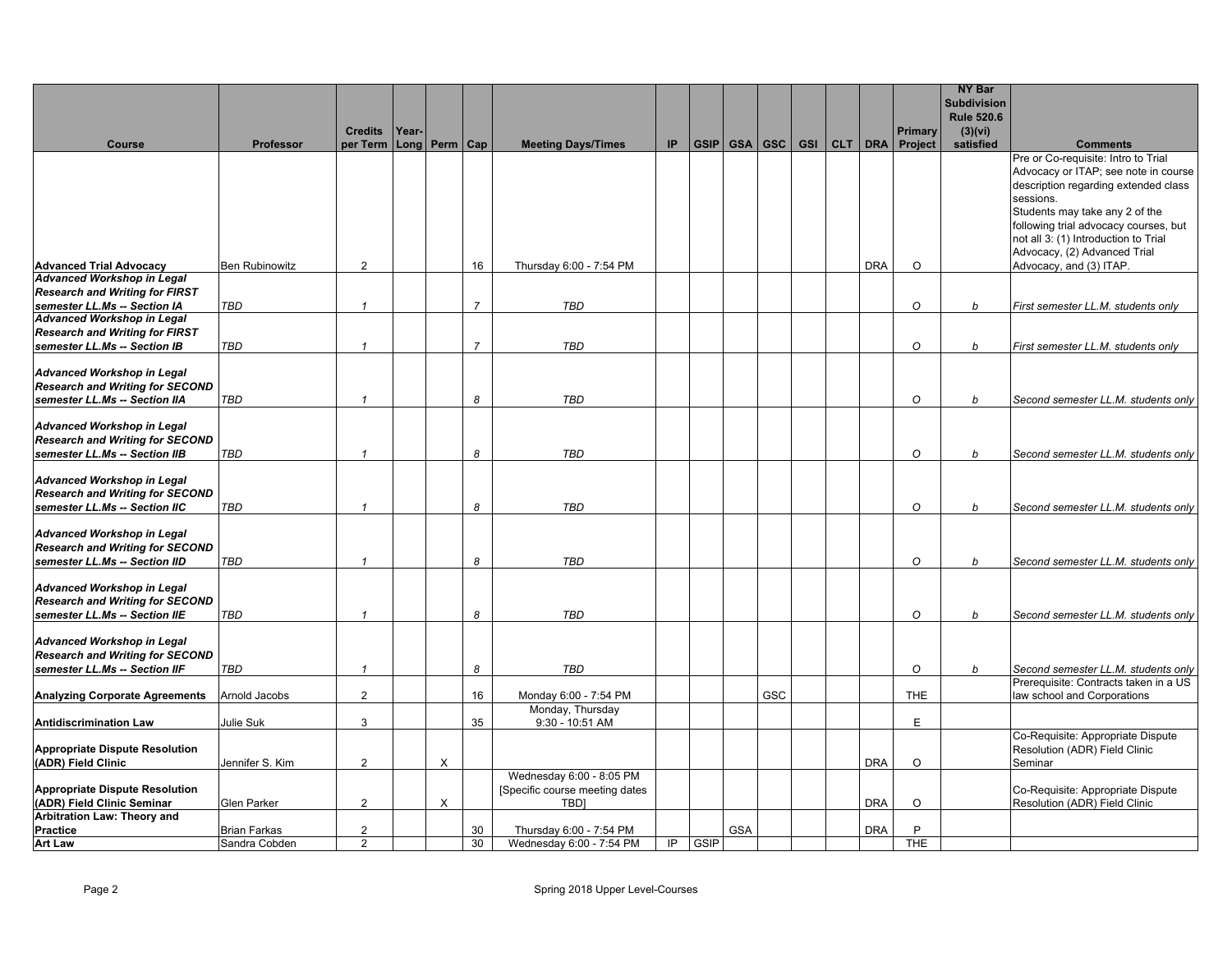| <b>Subdivision</b><br><b>Rule 520.6</b><br><b>Credits</b><br>Year-<br>Primary                                                                                                                                                                                    |                                                                                                                                                       |
|------------------------------------------------------------------------------------------------------------------------------------------------------------------------------------------------------------------------------------------------------------------|-------------------------------------------------------------------------------------------------------------------------------------------------------|
| (3)(vi)<br>Perm   Cap<br>GSA GSC GSI CLT DRA<br>Professor<br>per Term<br><b>Long</b><br><b>Meeting Days/Times</b><br>IP.<br>GSIP<br>Project<br>satisfied<br>Course                                                                                               | <b>Comments</b>                                                                                                                                       |
| $\overline{2}$<br>X<br>IP.<br>GSIP<br>$\circ$<br><b>Art Law Field Clinic</b><br>Jennifer S. Kim                                                                                                                                                                  | Co-requisite: Art Law Field Clinic<br>Seminar                                                                                                         |
| Tuesday 6:00 - 8:05                                                                                                                                                                                                                                              |                                                                                                                                                       |
| [Specific class meeting dates                                                                                                                                                                                                                                    |                                                                                                                                                       |
| GSIP<br>$\overline{2}$<br>$\times$<br>IP<br>P<br>Art Law Field Clinic Seminar<br>Katie Wagner<br><b>TBDI</b><br>Tuesday, Thursday                                                                                                                                | Co-requisite: Art Law Field Clinic                                                                                                                    |
| $\overline{2}$<br>20<br>9:00 - 9:54 AM<br>E<br>Rabbi David Bleich<br>Beginning and End of Life                                                                                                                                                                   |                                                                                                                                                       |
| Wednesday 4:00 - 6:54 PM<br>[See comment field for<br>information on specific class                                                                                                                                                                              | During the spring 2018 semester, this<br>class will have a mandatory full-day<br>retreat on a date TBD, and then will<br>meet from 4:00 to 6:54 PM on |
| $\times$<br>$\times$<br>P<br><b>Bioethics and Medical Humanities</b> IDr. Tia Powell, et al<br>fall-3; $sp-3$<br>meeting dates.]<br><b>GSC</b><br><b>Business Reorganizations</b><br><b>Gary Holtzer</b><br>$\overline{2}$<br>30<br>Thursday 4:00 - 5:54 PM<br>P | Wednesdavs.                                                                                                                                           |
| <b>Collective Bargaining and</b>                                                                                                                                                                                                                                 |                                                                                                                                                       |
| <b>Negotiation in Sports and</b><br>GSIP GSA<br>$\overline{2}$<br>24<br>IP<br><b>DRA</b><br>E<br><b>Entertainment</b><br>Monday 6:00 - 7:54 PM<br>Joshua Mendelsohn                                                                                              | Pre/Corequisite: None;<br>Recommended: Labor Law                                                                                                      |
| Monday, Wednesday                                                                                                                                                                                                                                                |                                                                                                                                                       |
| $\mathbf{3}$<br>24<br><b>CLT</b><br>P<br><b>Michel Rosenfeld</b><br>4:00 - 5:21 PM<br><b>GSI</b><br><b>Comparative Constitutionalism</b>                                                                                                                         |                                                                                                                                                       |
| Tuesday, Thursday<br>Julie Suk<br>3<br>35<br>GSI<br><b>CLT</b><br>E<br><b>Comparative Law</b><br>12:00 - 1:21 PM                                                                                                                                                 |                                                                                                                                                       |
| <b>Complex Civil Litigation</b><br>Stephen Weiner<br>30<br>Wednesday 4:00 - 5:54 PM<br>E.<br>2                                                                                                                                                                   |                                                                                                                                                       |
| <b>Constitutional and Civil Rights</b>                                                                                                                                                                                                                           |                                                                                                                                                       |
| $\overline{2}$<br>20<br>$\circ$<br>Litigation<br>Arthur Eisenberg<br>Thursday 4:00 - 5:54 PM                                                                                                                                                                     | Recommended: Con Law II                                                                                                                               |
| Monday 2:30 - 3:51 PM;<br>E<br>3<br>CLT<br><b>Constitutional Law I Section A</b><br>uke Norris<br>Friday 12:00 - 1:21 PM<br>c or d                                                                                                                               | First year JD Course.                                                                                                                                 |
| Tuesday, Wednesday                                                                                                                                                                                                                                               |                                                                                                                                                       |
| 3<br><b>CLT</b><br>E<br>Deborah Pearlstein<br>2:30 - 3:51 PM<br><b>Constitutional Law I Section B</b><br>c or d                                                                                                                                                  | First year JD Course.                                                                                                                                 |
|                                                                                                                                                                                                                                                                  |                                                                                                                                                       |
| Monday, Wednesday, Thursday<br>3<br>1:30 - 2:24 PM<br><b>CLT</b><br>E.<br><b>Constitutional Law I Section C</b><br>Michelle Adams<br>c or d                                                                                                                      | First year JD Course.                                                                                                                                 |
| Monday, Wednesday                                                                                                                                                                                                                                                |                                                                                                                                                       |
| CLT<br>F.<br>3<br><b>Constitutional Law I Section D</b><br>Michel Rosenfeld<br>2:00 - 3:21 PM<br>c or d                                                                                                                                                          | First year JD Course.                                                                                                                                 |
| Monday, Tuesday, Thursday<br>3<br>2:30 - 3:24 PM<br><b>CLT</b><br>E<br><b>Constitutional Law I Section EF</b><br>David Rudenstine<br>c or d                                                                                                                      | First year JD Course.                                                                                                                                 |
| Monday, Tuesday, Thursday<br><b>CLT</b><br>E<br>3<br>50<br>$9:00 - 9:54$ AM<br><b>Constitutional Law II</b><br>David Rudenstine<br>c or d                                                                                                                        |                                                                                                                                                       |
| $\overline{2}$<br>30<br>Wednesday 6:00 - 7:54 PM<br><b>THE</b><br><b>Construction Law</b><br>Neal Eiseman                                                                                                                                                        |                                                                                                                                                       |
| <b>Contemporary Conflicts and the</b><br>Tuesday, Wednesday, Friday                                                                                                                                                                                              |                                                                                                                                                       |
| 24<br><b>CLT</b><br>P<br>3<br>11:00 - 11:54 AM<br>GSI<br>Deborah Pearlstein<br>Law                                                                                                                                                                               |                                                                                                                                                       |
| Tuesday, Wednesday, Friday<br>3<br>E<br>d                                                                                                                                                                                                                        | Open ONLY to students enrolled in<br>this section's Contracts I course in                                                                             |
| <b>Contracts Section AC</b><br>Peter Goodrich<br>10:00 - 10:54 AM<br>Tuesday, Wednesday 1:30 - 2:24                                                                                                                                                              | Fall 2017.<br>Open ONLY to students enrolled in                                                                                                       |
| PM:                                                                                                                                                                                                                                                              | this section's Contracts I course in                                                                                                                  |
| E<br>3<br>Friday 1:00 - 1:54 PM<br><b>Contracts Section BE</b><br>Peter Goodrich<br>d                                                                                                                                                                            | Fall 2017.                                                                                                                                            |
| Wednesday 10:00 - 10:54 AM;<br>Samuel Weinstein<br>3<br>Friday 11:00 AM - 12:54 PM<br>E<br>d<br><b>Contracts Section D</b>                                                                                                                                       | Open ONLY to students enrolled in<br>this section's Contracts I course in<br>Fall 2017.                                                               |
|                                                                                                                                                                                                                                                                  | Open ONLY to students enrolled in                                                                                                                     |
| Wednesday 2:30 - 3:24 PM;<br>E<br><b>Mitchell Engler</b><br>3<br>Friday 11:00 AM - 12:54 PM<br>d<br><b>Contracts Section F</b>                                                                                                                                   | this section's Contracts I course in<br>Fall 2017.                                                                                                    |
| Tuesday<br>Richard Sobelsohn<br>2<br>30<br>6:00 - 7:54 PM<br>P<br><b>Coops and Condos</b>                                                                                                                                                                        |                                                                                                                                                       |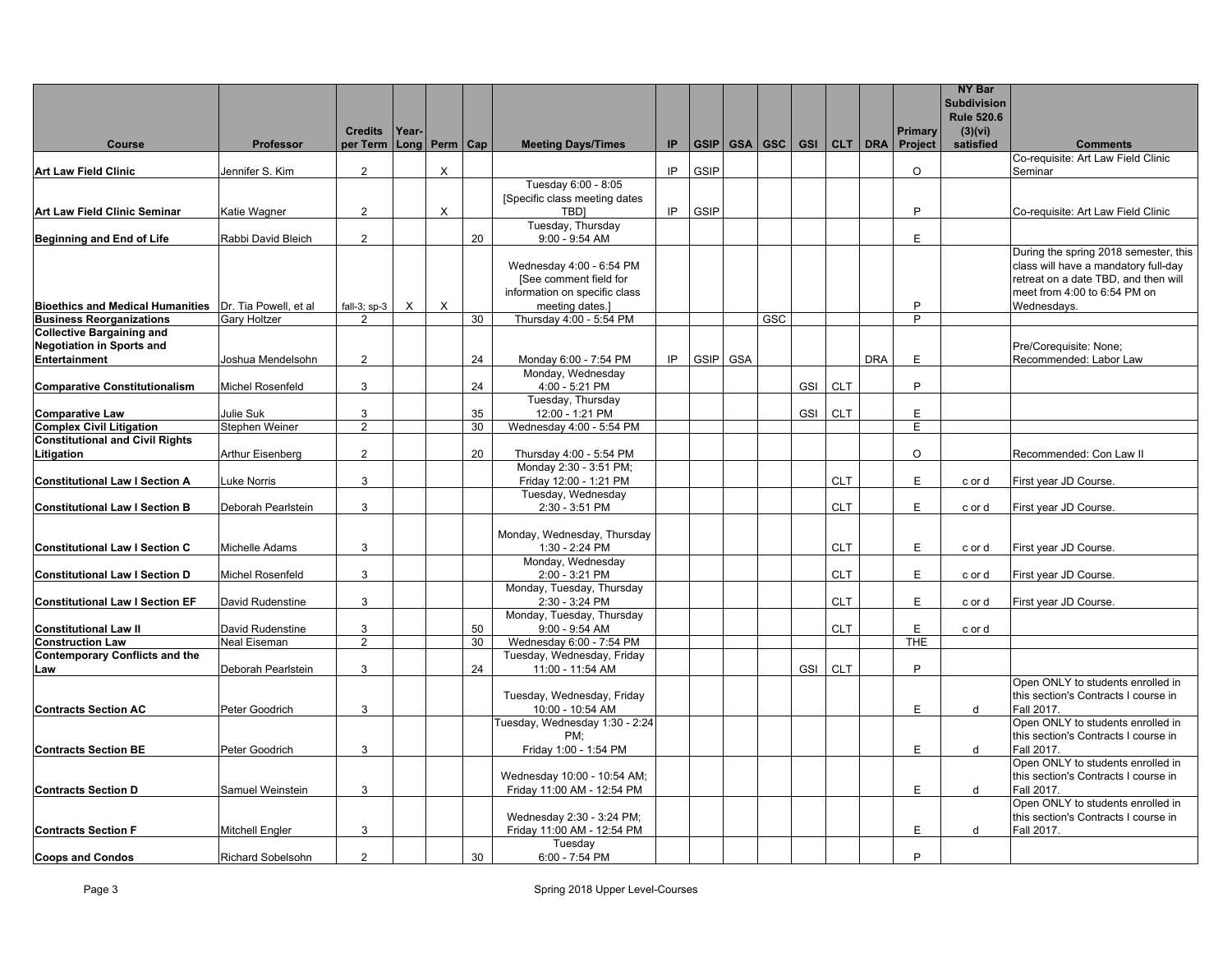|                                                                       |                                    |                     |       |          |                 |                                                         |    |             |                          |     |            |            |                     | <b>NY Bar</b><br><b>Subdivision</b> |                                                                                                         |
|-----------------------------------------------------------------------|------------------------------------|---------------------|-------|----------|-----------------|---------------------------------------------------------|----|-------------|--------------------------|-----|------------|------------|---------------------|-------------------------------------|---------------------------------------------------------------------------------------------------------|
|                                                                       |                                    |                     |       |          |                 |                                                         |    |             |                          |     |            |            |                     | <b>Rule 520.6</b>                   |                                                                                                         |
|                                                                       |                                    | <b>Credits</b>      | Year- |          |                 |                                                         |    |             |                          |     |            |            | <b>Primary</b>      | (3)(vi)                             |                                                                                                         |
| Course                                                                | Professor                          | per Term            | Long  | Perm     | Cap             | <b>Meeting Days/Times</b>                               | IP |             | GSIP GSA GSC GSI CLT DRA |     |            |            | Project             | satisfied                           | <b>Comments</b>                                                                                         |
| Copyright                                                             | Irina Manta                        | $\mathsf 3$         |       |          | 72              | Tuesday, Thursday<br>2:30 - 3:51 PM                     | IP | GSIP        |                          |     |            |            | E                   |                                     |                                                                                                         |
| <b>Corporate Criminal Liability and</b>                               | Chavi Keeney Nana/                 |                     |       |          |                 |                                                         |    |             |                          |     |            |            |                     |                                     | Prerequisite: None; Recommended:                                                                        |
| the FCPA                                                              | Erin Sloane                        | $\overline{2}$      |       |          | 20              | Wednesday 6:00 - 7:54 PM                                |    |             |                          | GSC |            |            | E                   |                                     | White Collar Crime, Corporations                                                                        |
| <b>Corporate Finance</b>                                              | Emil Buchman                       | $\overline{2}$      |       |          | 50              | Tuesday 6:00 - 7:54 PM                                  |    |             |                          | GSC |            |            | <b>THE</b>          |                                     | Prerequisite: Corporations                                                                              |
| <b>Corporate Internal Investigations</b>                              | <b>Steven Sparling</b>             | $\overline{2}$      |       |          | 30              | Thursday 6:00 - 7:54 PM                                 |    |             |                          | GSC |            |            | <b>THE</b>          |                                     | Prerequisite: Corporations                                                                              |
| <b>Corporations</b>                                                   | Jeffrey Haas                       | $\overline{4}$      |       |          | 101             | Monday, Wednesday<br>9:00 -10:54 AM                     |    |             |                          | GSC |            |            | E                   | d                                   |                                                                                                         |
| <b>Criminal Law Section AC</b>                                        | <b>Kyron Huigens</b>               | 3                   |       |          |                 | Tuesday, Thursday<br>2:30 - 3:51 PM                     |    |             |                          |     |            |            | E                   | d                                   | First year JD Course.                                                                                   |
| <b>Criminal Law Section B</b>                                         | <b>Ekow Yankah</b>                 | 3                   |       |          |                 | Monday, Thursday<br>2:30 - 3:51 PM                      |    |             |                          |     |            |            | E                   | d                                   | First year JD Course.                                                                                   |
| <b>Criminal Law Section DF</b>                                        | Jessica Roth                       | 3                   |       |          |                 | Tuesday, Thursday<br>12:00 - 1:21 PM                    |    |             |                          |     |            |            | F                   | d                                   | First year JD Course.                                                                                   |
| <b>Criminal Law Section E</b>                                         | <b>Ekow Yankah</b>                 | 3                   |       |          |                 | Monday, Thursday<br>10:30 - 11:51 AM                    |    |             |                          |     |            |            | E                   | d                                   | First year JD Course.                                                                                   |
| <b>Criminal Procedure</b>                                             | Kyron Huigens                      | 3                   |       |          | 125             | Monday, Wednesday<br>2:30 - 3:51 PM                     |    |             |                          |     |            |            | Ε                   | d                                   |                                                                                                         |
| <b>Criminal Trial Practice</b>                                        | Hon. Joseph<br>Greenaway           | $\overline{2}$      |       |          | 16              | Thursday 4:00 - 5:54 PM                                 |    |             |                          |     |            |            | $\circ$             |                                     | Pre- or Co-requisite: Evidence                                                                          |
| <b>Critical Race Theory</b>                                           | Jennifer S. Kim                    | $\overline{2}$      |       |          | 30              | Tuesday 4:00 - 5:54 PM                                  |    |             |                          |     | <b>CLT</b> |            | O/P                 |                                     |                                                                                                         |
| <b>Cyber Security: A Practical</b>                                    | Timothy Howard/                    | $\mathfrak{p}$      |       |          |                 |                                                         |    |             |                          |     |            |            |                     |                                     |                                                                                                         |
| Overview                                                              | Jim Pastore                        |                     |       |          | 30              | Tuesday 6:00 - 7:54 PM                                  | IP | GSIP        |                          |     |            |            | <b>THE</b>          |                                     |                                                                                                         |
| <b>Department of Financial Services</b><br>(DFS) Field Clinic         | Jennifer S. Kim                    | $\overline{2}$      |       | X        |                 |                                                         |    |             |                          | GSC |            |            | $\Omega$            |                                     | Co-requisite: Department of Financial<br>Services (DFS) Field Clinic Seminar                            |
| <b>Department of Financial Services</b>                               | Anna MacCormack/                   |                     |       |          |                 | Tuesday 6:00 - 8:05 PM<br>[Specific class meeting dates |    |             |                          |     |            |            |                     |                                     | Co-requisite: Department of Financial<br>Services (DFS) Field Clinic; Seminar                           |
| (DFS) Field Clinic Seminar                                            | <b>Brian Montgomery</b>            | 2                   |       | $\times$ |                 | <b>TBDI</b>                                             |    |             |                          | GSC |            |            | $\Omega$            |                                     | meets OFFSITE.                                                                                          |
|                                                                       |                                    |                     |       |          |                 |                                                         |    |             |                          |     |            |            |                     |                                     | Pre-requisite: Copyright or<br>Trademark; Professor Buccafusco<br>will consider one of these classes as |
| <b>Design Law</b>                                                     | Christopher<br><b>Buccafusco</b>   | $\overline{2}$      |       |          | 101             | Wednesday 4:00 - 5:54 PM                                | IP | GSIP        |                          |     |            |            | E/O                 |                                     | a co-requisite on a case by case<br>basis.                                                              |
| <b>Dispute Resolution Processes (for</b><br><b>LLM Students Only)</b> | David White                        | $\overline{2}$      |       |          | $18\,$          | Monday 6:00 - 7:54 PM                                   |    |             | <b>GSA</b>               |     |            | DRA        | Ε                   |                                     | Mediation Clinic students may not<br>take this course.                                                  |
| <b>Divorce Mediation</b>                                              | <b>Robert Collins</b>              | 3                   |       |          | $\overline{24}$ | Tuesday 3:00 - 5:54 PM                                  |    |             | <b>GSA</b>               |     |            | <b>DRA</b> | <b>THE</b>          |                                     |                                                                                                         |
| Divorce Mediation Clinic /                                            |                                    |                     |       |          |                 |                                                         |    |             |                          |     |            |            |                     |                                     | Pre-requisites: Divorce & Family<br>Mediation; or, both the Mediation<br>Clinic and Family Law; or the  |
| <b>Advanced Divorce Mediation</b>                                     |                                    |                     |       |          |                 |                                                         |    |             |                          |     |            |            |                     |                                     | equivalent. Open to J.D. and LL.M.                                                                      |
| <b>Seminar</b><br><b>Employee Benefits, Pensions,</b>                 | <b>Robert Collins</b>              | 3                   |       | $\times$ |                 | Thursday 4:00 - 5:54 PM<br>Monday, Thursday             |    |             |                          |     |            | <b>DRA</b> | THE                 |                                     | students.                                                                                               |
| <b>ERISA and Executive</b>                                            |                                    |                     |       |          |                 | 11:00 - 11:54 AM;                                       |    |             |                          |     |            |            |                     |                                     | Pre/Corequisite: None;                                                                                  |
| Compensation<br><b>Employment Discrimination II</b>                   | Edward Zelinsky<br>Arthur Jacobson | 3<br>$\mathfrak{p}$ |       |          | 24<br>24        | Tuesday 10:00 - 10:54 AM<br>Thursday 4:00 - 5:54 PM     |    |             |                          |     |            |            | Ε<br>$\overline{F}$ |                                     | Recommended: Federal Income Tax                                                                         |
|                                                                       | Peter Rienecker/                   |                     |       |          |                 |                                                         |    |             |                          |     |            |            |                     |                                     | JD's: Copyright is a prerequisite;<br>LLM's: Copyright can be a pre or co-                              |
| <b>Entertainment Law</b>                                              | Viviane Eisenberg                  | $\boldsymbol{2}$    |       |          | 30              | Monday 6:00 - 7:54 PM                                   | IP | <b>GSIP</b> |                          |     |            |            | P                   |                                     | requisite                                                                                               |
| <b>Ethics in Litigation</b>                                           | <b>Michael Ross</b>                | 2                   |       |          | 60              | Monday 6:00 - 7:54 PM                                   |    |             |                          |     |            | <b>DRA</b> | E                   |                                     |                                                                                                         |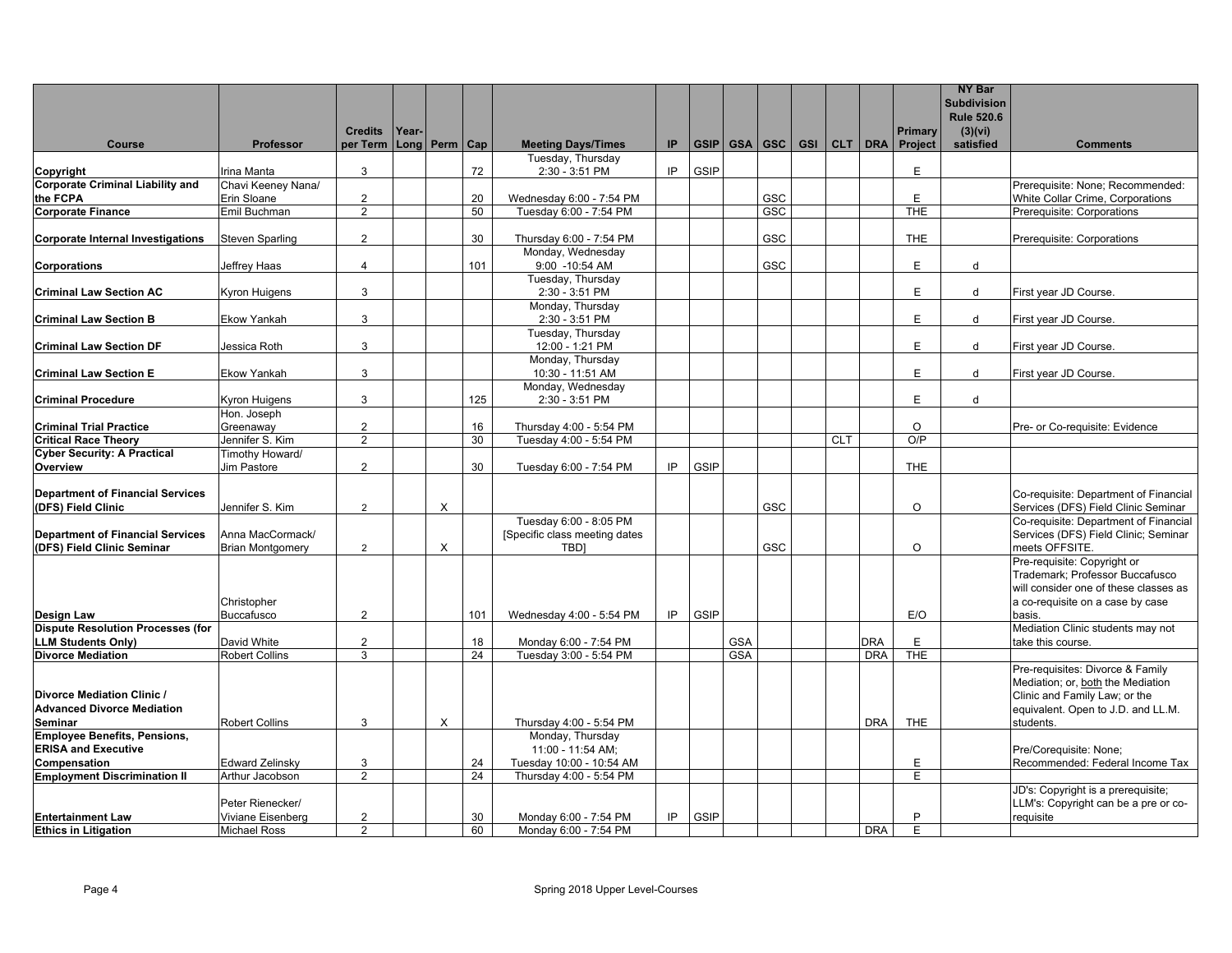|                                                           |                         |                |       |                     |     |                                                         |     |             |              |     |            |            |                     | <b>NY Bar</b><br><b>Subdivision</b> |                                                                        |
|-----------------------------------------------------------|-------------------------|----------------|-------|---------------------|-----|---------------------------------------------------------|-----|-------------|--------------|-----|------------|------------|---------------------|-------------------------------------|------------------------------------------------------------------------|
|                                                           |                         |                |       |                     |     |                                                         |     |             |              |     |            |            |                     | <b>Rule 520.6</b>                   |                                                                        |
|                                                           |                         | <b>Credits</b> | Year- |                     |     |                                                         |     |             |              |     |            |            | <b>Primary</b>      | (3)(vi)                             |                                                                        |
| <b>Course</b>                                             | <b>Professor</b>        | per Term       |       | Long   Perm $ $ Cap |     | <b>Meeting Days/Times</b><br>Tuesday, Wednesday         | IP. |             | GSIP GSA GSC |     |            |            | GSI CLT DRA Project | satisfied                           | <b>Comments</b>                                                        |
|                                                           |                         |                |       |                     |     | 11:00 - 11:54 AM;                                       |     |             |              |     |            |            |                     |                                     |                                                                        |
| Evidence                                                  | <b>Edward Stein</b>     | $\overline{4}$ |       |                     | 101 | Friday 10:00 - 11:54 AM                                 |     |             |              |     |            | <b>DRA</b> | E                   | d                                   |                                                                        |
|                                                           |                         |                |       |                     |     | Tuesday, Thursday                                       |     |             |              |     |            |            |                     |                                     |                                                                        |
| <b>Family Law</b>                                         | <b>Edward Stein</b>     | 3              |       |                     | 125 | 2:30 - 3:51 PM                                          |     |             |              |     | <b>CLT</b> |            | E                   | d                                   |                                                                        |
|                                                           | Barbara Kolsun/         | $\overline{2}$ |       |                     | 16  |                                                         | IP  | GSIP        |              |     |            |            | $\circ$             |                                     |                                                                        |
| <b>Fashion Law Practicum</b>                              | Douglas Hand            |                |       |                     |     | Thursday 6:00 - 7:54 PM<br>Monday, Thursday             |     |             |              |     |            |            |                     |                                     | Prerequisite: Fashion Law                                              |
|                                                           |                         |                |       |                     |     | 11:00 - 11:54 AM;                                       |     |             |              |     |            |            |                     |                                     |                                                                        |
| <b>Federal Courts</b>                                     | Alexander Reinert       | 3              |       |                     | 50  | Tuesday 10:00 - 10:54 AM                                |     |             |              |     |            | <b>DRA</b> | E                   | d                                   |                                                                        |
|                                                           |                         |                |       |                     |     | Monday, 1:30 - 2:24 PM;                                 |     |             |              |     |            |            |                     |                                     |                                                                        |
|                                                           |                         |                |       |                     |     | Tuesday, Thursday                                       |     |             |              |     |            |            |                     |                                     |                                                                        |
| <b>Federal Income Tax</b>                                 | <b>Edward Zelinsky</b>  | $\overline{4}$ |       |                     | 50  | 12:00 - 1:21 PM<br>Tuesday, Wednesday, Friday           |     |             |              |     |            |            | E                   |                                     |                                                                        |
| <b>First Amendment</b>                                    | <b>Richard Weisberg</b> | 3              |       |                     | 24  | 11:00 - 11:54 AM                                        | IP. | <b>GSIP</b> |              |     | <b>CLT</b> |            | E                   |                                     | Pre/Corequisite: None.                                                 |
|                                                           |                         |                |       |                     |     |                                                         |     |             |              |     |            |            |                     |                                     |                                                                        |
| Forensic Psychiatry & Psychology Gary Galperin            |                         | $\overline{2}$ |       |                     | 24  | Wednesday 6:10 - 8:04 PM                                |     |             |              |     | <b>CLT</b> |            | P                   |                                     |                                                                        |
|                                                           |                         |                |       |                     |     |                                                         |     |             |              |     |            |            |                     |                                     | Co-Requisite: Health Care Reform                                       |
| <b>Health Care Reform Field Clinic</b>                    | Jennifer S. Kim         | $\overline{2}$ |       | X                   |     |                                                         |     |             |              |     |            |            | $\circ$             |                                     | <b>Field Clinic Seminar</b>                                            |
| <b>Health Care Reform Field Clinic</b>                    |                         |                |       |                     |     | Monday 6:00 - 8:05 PM<br>[Specific class meeting dates  |     |             |              |     |            |            |                     |                                     | Co-Requisite: Health Care Reform                                       |
| Seminar                                                   | Carrie Zoubul           | $\overline{2}$ |       | $\times$            |     | TBD1                                                    |     |             |              |     |            |            | $\circ$             |                                     | <b>Field Clinic</b>                                                    |
|                                                           |                         |                |       |                     |     |                                                         |     |             |              |     |            |            |                     |                                     | Co-requisite: Externship Seminar                                       |
|                                                           |                         |                |       |                     |     |                                                         |     |             |              |     |            |            |                     |                                     | <b>Credits earned DO NOT count</b>                                     |
|                                                           |                         | 2 (see         |       |                     |     |                                                         |     |             |              |     |            |            |                     |                                     | toward the 24-credit requirement                                       |
| <b>Heyman-ACCA In-House Counsel</b>                       |                         | comments       |       |                     |     |                                                         |     |             |              |     |            |            | P                   |                                     | for purposes of qualifying for the                                     |
| <b>Externship Program</b>                                 | Jennifer S. Kim         | field)         |       | X                   |     |                                                         |     |             |              |     |            |            |                     |                                     | NY Bar Exam.<br>Co-requisite: Immigration Law Field                    |
| <b>Immigration Law Field Clinic</b>                       | Jennifer S. Kim         | $\overline{2}$ |       | $\times$            |     |                                                         |     |             |              | GSI |            |            | $\circ$             |                                     | <b>Clinic Seminar</b>                                                  |
|                                                           |                         |                |       |                     |     | Wednesday 6:00 - 8:05 PM                                |     |             |              |     |            |            |                     |                                     |                                                                        |
| Immigration Law Field Clinic                              |                         |                |       |                     |     | [Specific class meeting dates                           |     |             |              |     |            |            |                     |                                     | Co-requisite: Immigration Law Field                                    |
| Seminar                                                   | Nyasa Hickey            | $\overline{2}$ |       | $\times$            |     | TBD1                                                    |     |             |              | GSI |            |            | P                   |                                     | Clinic                                                                 |
|                                                           |                         |                |       |                     |     |                                                         |     |             |              |     |            |            |                     |                                     | <b>Credits earned DO NOT count</b><br>toward the 24-credit requirement |
|                                                           |                         |                |       |                     |     |                                                         |     |             |              |     |            |            |                     |                                     | for purposes of qualifying for the                                     |
| <b>Independent Research</b>                               | Various                 | 1 or 2         |       | X                   |     |                                                         | IP  | GSIP        |              |     |            |            | P                   |                                     | <b>NY Bar Exam.</b>                                                    |
|                                                           | Michelle Greenberg-     |                |       |                     |     |                                                         |     |             |              |     |            |            |                     |                                     |                                                                        |
| ndie Film Clinic                                          | Kobrin                  | $\overline{4}$ |       | $\times$            |     | Thursday 1:30 - 4:24 PM                                 | IP  | GSIP        |              |     |            | <b>DRA</b> | $\Omega$            |                                     | Pre or Co-requisite: Copyright Law                                     |
|                                                           | Rick Borden/            |                |       |                     |     |                                                         |     |             |              |     |            |            |                     |                                     |                                                                        |
| <b>Information Governance Law</b>                         | Daniel Garrie           | $\overline{2}$ |       |                     | 30  | Monday 4:00 - 5:54 PM<br>Tuesday 6:00 to 8:05 PM on the | IP  | GSIP        |              |     |            |            | <b>THE</b>          |                                     |                                                                        |
|                                                           |                         |                |       |                     |     | following six dates:                                    |     |             |              |     |            |            |                     |                                     |                                                                        |
|                                                           |                         |                |       |                     |     | Jan. 30th;                                              |     |             |              |     |            |            |                     |                                     |                                                                        |
|                                                           |                         |                |       |                     |     | Feb. 6th;                                               |     |             |              |     |            |            |                     |                                     |                                                                        |
|                                                           |                         |                |       |                     |     | Feb. 13th;                                              |     |             |              |     |            |            |                     |                                     |                                                                        |
|                                                           |                         |                |       |                     |     | March 6th;                                              |     |             |              |     |            |            |                     |                                     |                                                                        |
| <b>In-House Counsel Externship</b><br>Seminar - Section A | David Althoff           |                |       | X                   |     | March 13th;<br>March 20th                               |     |             |              |     |            |            | $\Omega$            |                                     | Co-requisite: In-House Counsel<br>Externship                           |
|                                                           |                         |                |       |                     |     |                                                         |     |             |              |     |            |            |                     |                                     |                                                                        |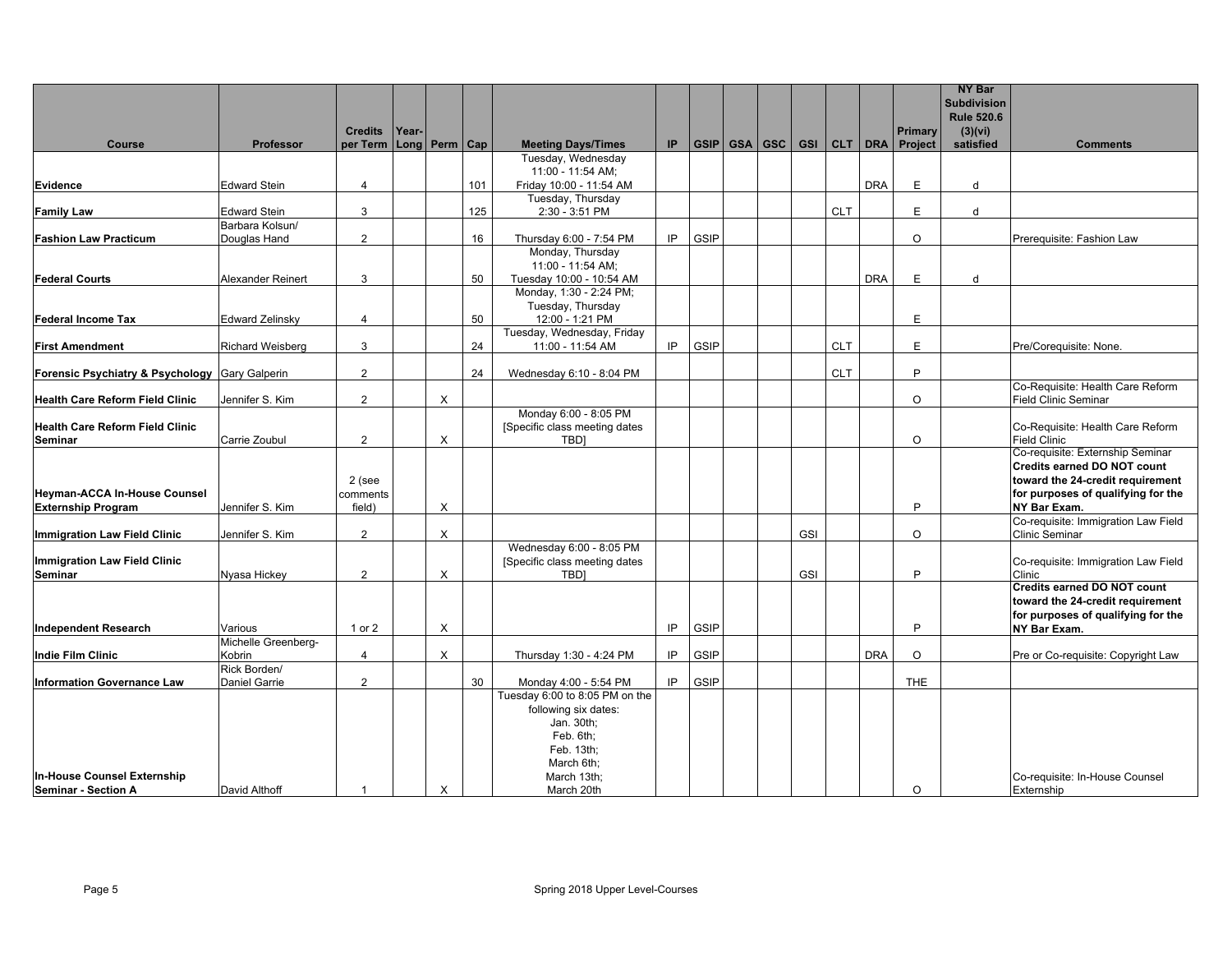|                                                                |                             | <b>Credits</b>                   | Year- |                     |          |                                                                                                                                              |     |             |              |            |            | <b>Primary</b>        | <b>NY Bar</b><br><b>Subdivision</b><br><b>Rule 520.6</b><br>(3)(vi) |                                                                                                                                                                                                    |
|----------------------------------------------------------------|-----------------------------|----------------------------------|-------|---------------------|----------|----------------------------------------------------------------------------------------------------------------------------------------------|-----|-------------|--------------|------------|------------|-----------------------|---------------------------------------------------------------------|----------------------------------------------------------------------------------------------------------------------------------------------------------------------------------------------------|
| Course                                                         | Professor                   | per Term                         |       | Long   Perm $ $ Cap |          | <b>Meeting Days/Times</b>                                                                                                                    | IP. |             | GSIP GSA GSC |            |            | GSI CLT DRA Project   | satisfied                                                           | <b>Comments</b>                                                                                                                                                                                    |
| In-House Counsel Externship<br><b>Seminar - Section B</b>      | Barbara Kolsun              | $\overline{1}$                   |       | X                   |          | Wednesday 6:00 to 8:05 PM on<br>the following six dates:<br>Feb. 7th;<br>Feb. 21st;<br>Feb. 28th;<br>March 7th;<br>March 21st;<br>April 18th |     |             |              |            |            | $\circ$               |                                                                     | Co-requisite: In-House Counsel<br>Externship                                                                                                                                                       |
| Intellectual Property and                                      |                             | $\overline{2}$                   |       |                     |          |                                                                                                                                              | IP  |             |              |            |            | P                     |                                                                     | Permission-only course: See the<br>course description for information on<br>applying for permission. Students<br>must choose to take either the 2-<br>credit or 3-credit version of the            |
| <b>Information Law Colloquium</b><br>Intellectual Property and | Felix Wu                    |                                  |       | X                   |          | Monday 4:00 - 5:54 PM                                                                                                                        |     | <b>GSIP</b> |              |            |            |                       |                                                                     | course.<br>Permission-only course: See the<br>course description for information on<br>applying for permission. Students<br>must choose to take either the 2-<br>credit or 3-credit version of the |
| <b>Information Law Colloquium</b>                              | Felix Wu                    | 3                                |       | X                   |          | Monday 4:00 - 5:54 PM                                                                                                                        | IP  | <b>GSIP</b> |              |            |            | P                     |                                                                     | course.                                                                                                                                                                                            |
| <b>Intellectual Property Externship</b>                        | Jennifer S. Kim             | 2 (see<br>comments<br>field)     |       | X                   |          |                                                                                                                                              | IP  | <b>GSIP</b> |              |            |            | P                     |                                                                     | Co-requisite: Externship Seminar.<br><b>Credits earned DO NOT count</b><br>toward the 24-credit requirement<br>for purposes of qualifying for the<br><b>NY Bar Exam.</b>                           |
| <b>Intellectual Property Externship</b><br>Seminar             | <b>Marc Misthal</b>         | $\mathbf{1}$                     |       | X                   |          | Thursday 6:00 to 8:05 PM on the<br>following six dates:<br>Jan. 25th;<br>Feb. 8th;<br>Feb. 22nd;<br>March 8th;<br>March 22nd;<br>April 12th  |     |             |              |            |            | $\circ$               |                                                                     | Co-requisite: Intellectual Property<br>Externship                                                                                                                                                  |
| Intellectual Property Licensing and                            |                             |                                  |       |                     |          |                                                                                                                                              |     |             |              |            |            |                       |                                                                     | Prerequisite: None; Recommended:                                                                                                                                                                   |
| <b>Drafting</b><br><b>International Criminal Law</b>           | Sherry Jetter<br>Gabor Rona | $\overline{2}$<br>$\overline{2}$ |       |                     | 14<br>30 | Tuesday 9:00 - 10:54 AM<br>Monday 4:00 - 5:54 PM                                                                                             | IP  | <b>GSIP</b> |              | GSI CLT    |            | $\circ$<br><b>THE</b> |                                                                     | Copyright, Trademark or Fashion Law                                                                                                                                                                |
| <b>Internet Law</b>                                            | Felix Wu                    | 3                                |       |                     | 62       | Tuesday, Thursday<br>12:00 - 1:21 PM                                                                                                         | IP  | GSIP        |              |            |            | <b>THE</b>            |                                                                     |                                                                                                                                                                                                    |
| Intro to Jewish Law                                            | Rabbi David Bleich          | 3                                |       |                     | 9        | Wednesday 4:00 - 5:54 PM                                                                                                                     |     |             |              | <b>CLT</b> |            | E                     |                                                                     |                                                                                                                                                                                                    |
| Introduction to Trial Advocacy                                 | Alphonzo Grant              | $\overline{2}$                   |       |                     | 16       | Tuesday 6:00 - 7:54 PM                                                                                                                       |     |             |              |            | <b>DRA</b> | $\circ$               |                                                                     | Students may take any 2 of the<br>following trial advocacy courses, but<br>not all 3: (1) Introduction to Trial<br>Advocacy, (2) Advanced Trial<br>Advocacy, and (3) ITAP.                         |
| Jurisprudence                                                  | Martin Stone                | $\overline{2}$                   |       |                     | 30       | Wednesday 4:00 - 5:54 PM                                                                                                                     |     |             |              | <b>CLT</b> |            | THE/P                 |                                                                     | Take-home exam with paper option.                                                                                                                                                                  |
| Juvenile Justice                                               | Hon. Laurence<br>Busching   | $\overline{2}$                   |       |                     | 24       | Tuesday 6:00 - 7:54 PM                                                                                                                       |     |             |              |            |            | $\circ$               |                                                                     |                                                                                                                                                                                                    |
| ILabor Law                                                     | David Weisenfeld            | 3                                |       |                     | 50       | Monday, Thursday<br>4:00 - 5:21 PM                                                                                                           |     |             |              |            |            | E                     |                                                                     |                                                                                                                                                                                                    |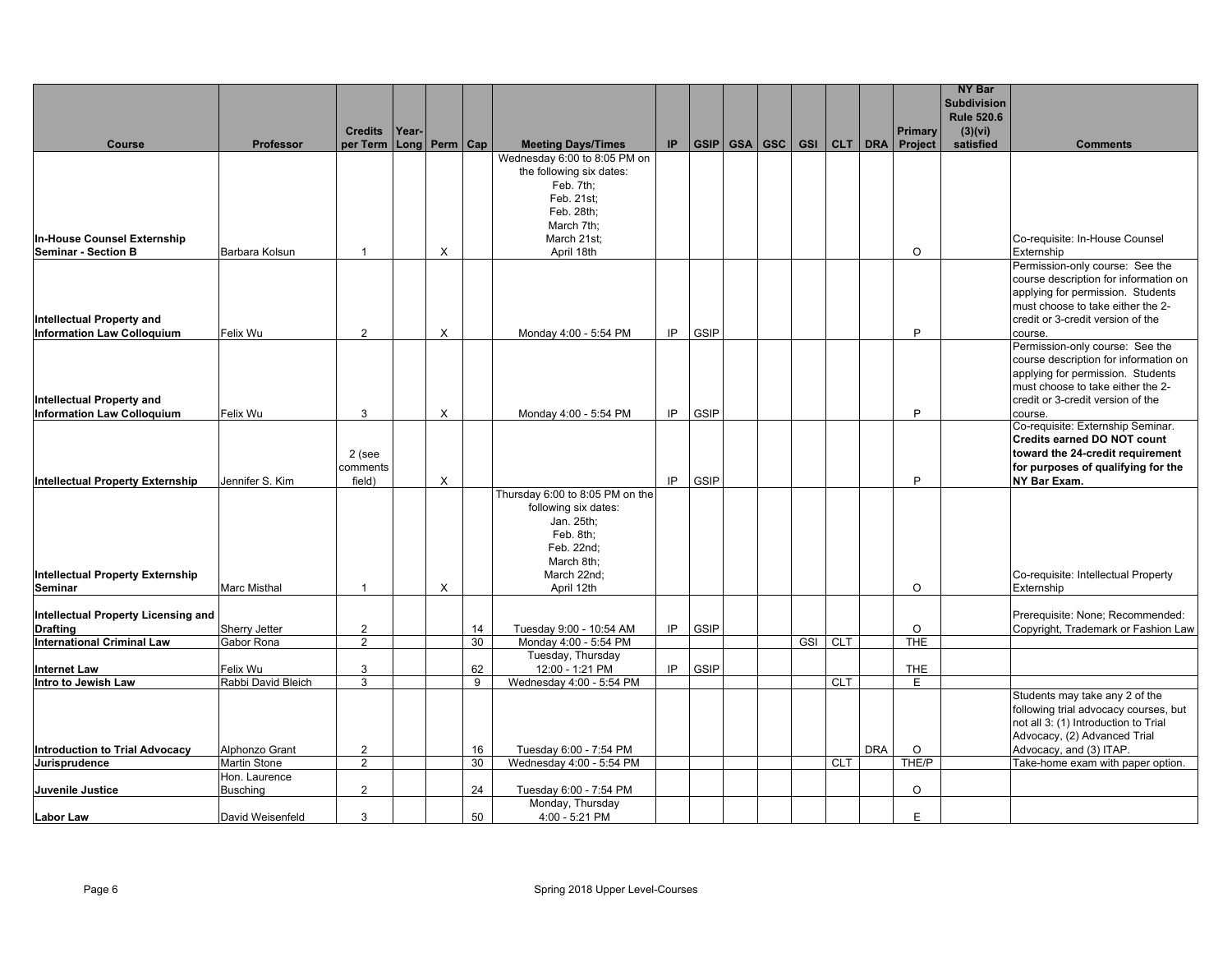|                                                                    |                         |                |              |                   |     |                             |     |      |            |         |            |            |            |            | <b>NY Bar</b><br><b>Subdivision</b> |                                                                                 |
|--------------------------------------------------------------------|-------------------------|----------------|--------------|-------------------|-----|-----------------------------|-----|------|------------|---------|------------|------------|------------|------------|-------------------------------------|---------------------------------------------------------------------------------|
|                                                                    |                         | <b>Credits</b> | Year-        |                   |     |                             |     |      |            |         |            |            |            | Primary    | <b>Rule 520.6</b><br>(3)(vi)        |                                                                                 |
| Course                                                             | Professor               | per Term       |              | Long   Perm   Cap |     | <b>Meeting Days/Times</b>   | IP. | GSIP |            | GSA GSC | <b>GSI</b> |            | CLT DRA    | Project    | satisfied                           | <b>Comments</b>                                                                 |
|                                                                    |                         |                |              |                   |     |                             |     |      |            |         |            |            |            |            |                                     | The Colloquium will meet weekly,                                                |
| Law & Religion Colloquium:                                         |                         |                |              |                   |     |                             |     |      |            |         |            |            |            |            |                                     | alternating between Cardozo and the<br>Columbia Law School campus.              |
| Citizenship, Religion, Identity:                                   |                         |                |              |                   |     |                             |     |      |            |         |            |            |            |            |                                     | Accordingly, students should allow for                                          |
| <b>Intensifying Conflicts and New</b>                              |                         |                |              |                   |     |                             |     |      |            |         |            |            |            |            |                                     | commuting time to Columbia on                                                   |
| <b>Challenges</b>                                                  | Michel Rosenfeld, et al | 2              |              |                   | 12  | Thursday 4:20 - 6:14 PM     |     |      |            |         |            | <b>CLT</b> |            | $\Omega$   |                                     | alternating weeks.                                                              |
|                                                                    |                         |                |              |                   |     |                             |     |      |            |         |            |            |            |            |                                     | There are no pre-requisites or co                                               |
|                                                                    |                         |                |              |                   |     |                             |     |      |            |         |            |            |            |            |                                     | requisites. The professor will provide                                          |
|                                                                    |                         |                |              |                   |     |                             |     |      |            |         |            |            |            |            |                                     | general introductions to federal                                                |
|                                                                    | Verity Van Tassel       |                |              |                   |     |                             |     |      |            |         |            |            |            |            |                                     | income tax issues and general<br>business association laws in advance           |
| Law of Nonprofit Organizations                                     | Richards                | $\overline{2}$ |              |                   | 30  | Monday 6:00 - 7:54 PM       |     |      |            | GSC     |            |            |            | <b>THE</b> |                                     | of covering the relevant materials.                                             |
|                                                                    |                         |                |              |                   |     |                             |     |      |            |         |            |            |            |            |                                     | LLMs only; Credits earned DO NOT                                                |
|                                                                    |                         |                |              |                   |     |                             |     |      |            |         |            |            |            |            |                                     | count toward the 24-credit                                                      |
| <b>LLM Thesis</b>                                                  | Various                 | 3              |              | X                 |     |                             | IP  | GSIP |            |         |            |            |            | P          |                                     | requirement for purposes of<br>qualifying for the NY Bar Exam.                  |
|                                                                    |                         |                |              |                   |     |                             |     |      |            |         |            |            |            |            |                                     | Co-Requisite: Mainzer Family                                                    |
|                                                                    |                         |                |              |                   |     |                             |     |      |            |         |            |            |            |            |                                     | Defense Field Clinic Seminar;                                                   |
|                                                                    |                         |                |              |                   |     |                             |     |      |            |         |            |            |            |            |                                     | Preference will be given to students                                            |
| Mainzer Family Defense Field<br><b>Clinic</b>                      | Jennifer S. Kim         | 3              |              | X                 |     |                             |     |      |            |         |            |            | <b>DRA</b> | $\circ$    |                                     | who have taken courses in trial<br>practice and evidence.                       |
| <b>Mainzer Family Defense Field</b>                                |                         |                |              |                   |     |                             |     |      |            |         |            |            |            |            |                                     | Co-Requisite: Mainzer Family                                                    |
| <b>Clinic Seminar</b>                                              | <b>Fallon Speaker</b>   | $\overline{2}$ |              | X                 |     | Wednesday 4:00 - 5:57 PM    |     |      |            |         |            |            | <b>DRA</b> | $\circ$    |                                     | Defense Field Clinic                                                            |
| <b>Music Law</b>                                                   | Marc Ostrow             | $\overline{2}$ |              |                   | 30  | Tuesday 6:00 - 7:54 PM      | IP  | GSIP |            |         |            |            |            | E          |                                     | Prerequisite: Copyright Law or<br>permission of instructor                      |
|                                                                    |                         |                |              |                   |     |                             |     |      |            |         |            |            |            |            |                                     |                                                                                 |
| <b>Negotiation Theories and Skills A</b>                           | Robyn Weinstein         | $\overline{2}$ |              |                   | 24  | Tuesday 6:00 - 7:54 PM      |     |      | <b>GSA</b> |         |            |            | <b>DRA</b> | $\circ$    |                                     |                                                                                 |
| <b>Negotiation Theories and Skills B</b>                           | Simeon Baum             | $\overline{2}$ |              |                   | 24  | Wednesday<br>6:00 - 7:54 PM |     |      | <b>GSA</b> |         |            |            | <b>DRA</b> | $\circ$    |                                     |                                                                                 |
|                                                                    |                         |                |              |                   |     |                             |     |      |            |         |            |            |            |            |                                     |                                                                                 |
|                                                                    |                         |                |              |                   |     |                             |     |      |            |         |            |            |            |            |                                     | By permission from the Dean of                                                  |
|                                                                    |                         |                |              |                   |     |                             |     |      |            |         |            |            |            |            |                                     | Students. **Please note that this class<br>is subject to the limitations on New |
|                                                                    |                         |                |              |                   |     |                             |     |      |            |         |            |            |            |            |                                     | School courses outlined in the                                                  |
|                                                                    |                         |                |              |                   |     |                             |     |      |            |         |            |            |            |            |                                     | Registration materials. This course                                             |
|                                                                    |                         |                |              |                   |     |                             |     |      |            |         |            |            |            |            |                                     | meets at the New School and follows                                             |
|                                                                    |                         |                |              |                   |     |                             |     |      |            |         |            |            |            |            |                                     | the New School Academic Calendar.<br><b>Credits earned DO NOT count</b>         |
|                                                                    |                         |                |              |                   |     |                             |     |      |            |         |            |            |            |            |                                     | toward the 24-credit requirement                                                |
|                                                                    |                         |                |              |                   |     |                             |     |      |            |         |            |            |            |            |                                     | for purposes of qualifying for the                                              |
| <b>New School Program</b>                                          | Maria Saez-Tatman       | $\overline{2}$ |              | X                 |     |                             |     |      |            |         |            |            |            | $\Omega$   |                                     | NY Bar Exam.                                                                    |
| New York Evidence in Theory and<br><b>Practice</b>                 |                         | $\overline{2}$ |              |                   | 24  |                             |     |      |            |         |            |            | <b>DRA</b> | $\circ$    |                                     | Pre/Corequisites: None;                                                         |
| New York Family Law: Drafting and                                  | Hon. Ethan Greenberg    |                |              |                   |     | Tuesday 6:15 - 8:09 PM      |     |      |            |         |            |            |            |            |                                     | Recommended: Evidence                                                           |
| Procedure                                                          | <b>Robert Collins</b>   | $\overline{2}$ |              |                   | 24  | Wednesday 4:00 - 5:54 PM    |     |      |            |         |            |            |            | <b>THE</b> |                                     |                                                                                 |
|                                                                    |                         |                |              |                   |     | Tuesday, Thursday           |     |      |            |         |            |            |            |            |                                     |                                                                                 |
| <b>New York Practice</b><br><b>New York State Attorney General</b> | <b>Burton Lipshie</b>   | 3              |              |                   | 101 | 6:00 - 7:21 PM              |     |      |            |         |            |            | <b>DRA</b> | E          | c or d                              |                                                                                 |
| <b>Field Clinic (Social Justice</b>                                |                         |                |              |                   |     |                             |     |      |            |         |            |            |            |            |                                     | Co-Requisite: New York State                                                    |
| Division)                                                          | Jennifer S. Kim         | fall-2; $sp-2$ | $\mathsf{X}$ | X                 |     |                             |     |      |            |         |            |            | <b>DRA</b> | $\Omega$   |                                     | Attorney General Field Clinic Seminar                                           |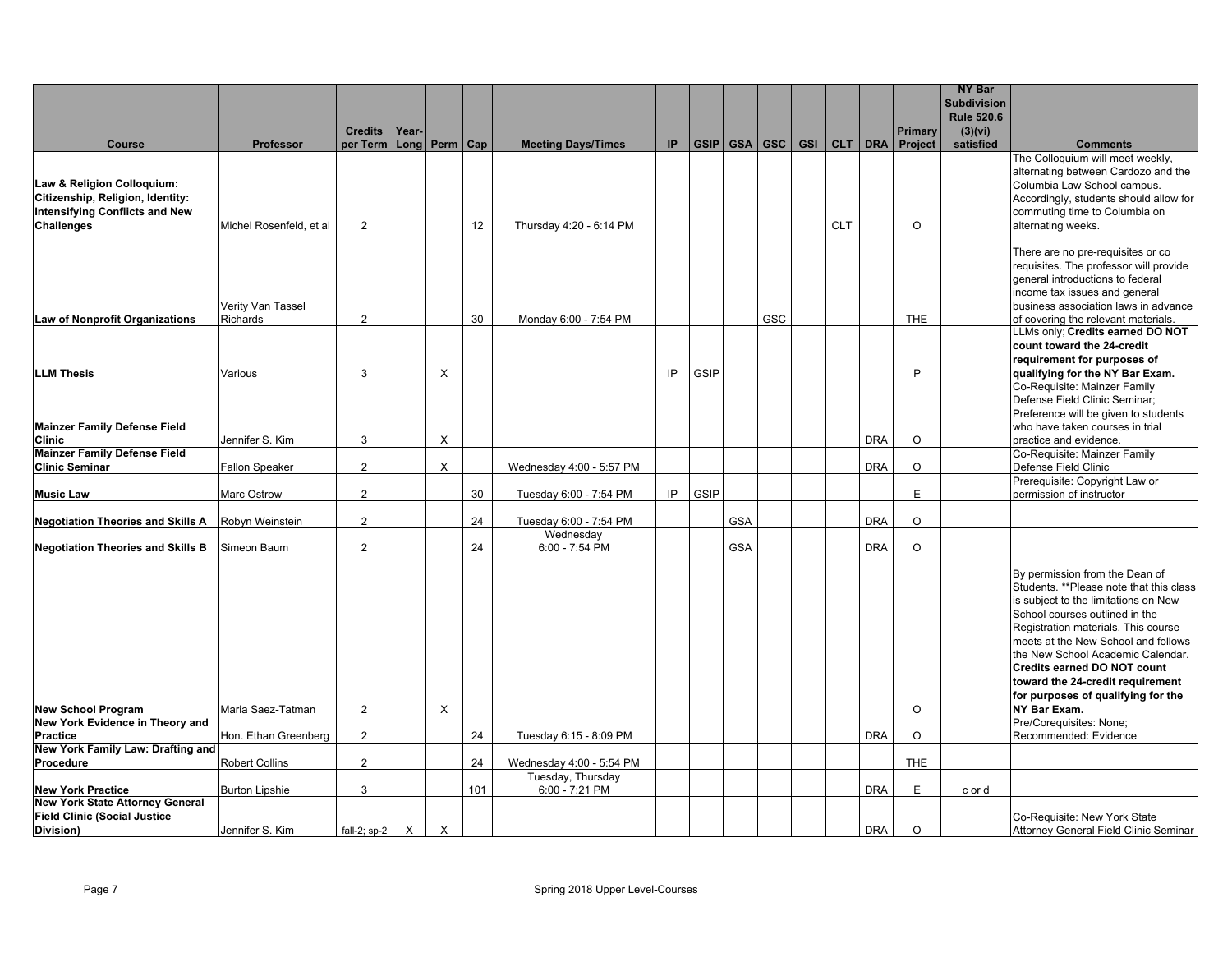|                                                   |                              |                            |       |                   |     |                                            |     |      |              |                  |         |            |                    | <b>NY Bar</b><br><b>Subdivision</b> |                                      |
|---------------------------------------------------|------------------------------|----------------------------|-------|-------------------|-----|--------------------------------------------|-----|------|--------------|------------------|---------|------------|--------------------|-------------------------------------|--------------------------------------|
|                                                   |                              |                            |       |                   |     |                                            |     |      |              |                  |         |            |                    | <b>Rule 520.6</b>                   |                                      |
| Course                                            | Professor                    | <b>Credits</b><br>per Term | Year- | Long   Perm   Cap |     | <b>Meeting Days/Times</b>                  | IP. |      | GSIP GSA GSC | GSI <sup>I</sup> | CLT DRA |            | Primary<br>Project | (3)(vi)<br>satisfied                | <b>Comments</b>                      |
| <b>New York State Attorney General</b>            |                              |                            |       |                   |     | Wednesday 5:00 - 7:05 PM                   |     |      |              |                  |         |            |                    |                                     | Co-Requisite: New York State         |
| Field Clinic Seminar (Social Justice Yael Fuchs/  |                              |                            |       |                   |     | [Specific class meeting dates              |     |      |              |                  |         |            |                    |                                     | Attorney General Field Clinic;       |
| Division)                                         | Ajay Saini                   | fall-2; $sp-1$             | X     | X                 |     | <b>TBDI</b>                                |     |      |              |                  |         | <b>DRA</b> | $\circ$            |                                     | <b>CLASS MEETS OFFSITE.</b>          |
|                                                   |                              |                            |       |                   |     |                                            |     |      |              |                  |         |            |                    |                                     |                                      |
|                                                   |                              |                            |       |                   |     | Monday, Wednesday, Thursday                | IP. | GSIP |              |                  |         |            | E                  |                                     |                                      |
| <b>Patent Law</b>                                 | Aman Gebru                   | 3                          |       |                   | 72  | 10:00 - 10:54 AM                           |     |      |              |                  |         |            |                    |                                     | In the spring 2018 semester, this    |
|                                                   |                              |                            |       |                   |     |                                            |     |      |              |                  |         |            |                    |                                     | class will meet on the following ten |
|                                                   |                              |                            |       |                   |     |                                            |     |      |              |                  |         |            |                    |                                     | dates:                               |
|                                                   |                              |                            |       |                   |     |                                            |     |      |              |                  |         |            |                    |                                     | January 23;                          |
|                                                   |                              |                            |       |                   |     |                                            |     |      |              |                  |         |            |                    |                                     | January 30;                          |
|                                                   |                              |                            |       |                   |     |                                            |     |      |              |                  |         |            |                    |                                     | February 6;                          |
|                                                   |                              |                            |       |                   |     |                                            |     |      |              |                  |         |            |                    |                                     | February 13;                         |
|                                                   |                              |                            |       |                   |     |                                            |     |      |              |                  |         |            |                    |                                     | February 20;                         |
|                                                   |                              |                            |       |                   |     |                                            |     |      |              |                  |         |            |                    |                                     | February 27;<br>March 6;             |
|                                                   |                              |                            |       |                   |     | Tuesday 1:30 - 3:51 PM                     |     |      |              |                  |         |            |                    |                                     | March 13;                            |
|                                                   |                              |                            |       |                   |     | [See comment field for meeting             |     |      |              |                  |         |            |                    |                                     | March 20; and                        |
| <b>Patent Law Practice</b>                        | John Tsavaris                | $\overline{2}$             |       |                   | 24  | dates.]                                    | IP  | GSIP |              |                  |         |            | P                  |                                     | March 27.                            |
|                                                   | Elizabeth Goldman/           |                            |       |                   |     |                                            |     |      |              |                  |         |            |                    |                                     |                                      |
| <b>Pretrial Practice A</b>                        | Bennett Ellenbogen           | 3                          |       |                   | 16  | Monday 6:00 - 7:54 PM                      |     |      |              |                  |         | <b>DRA</b> | $\circ$            |                                     | Pre- or Co-requisite: Evidence       |
|                                                   | Victoria Kummer/             |                            |       |                   |     |                                            |     |      |              |                  |         |            |                    |                                     |                                      |
| <b>Pretrial Practice B</b>                        | Judith Cohen<br>Mark Seiden/ | 3                          |       |                   | 16  | Wednesday 6:00 - 7:54 PM                   |     |      |              |                  |         | <b>DRA</b> | $\circ$            |                                     | Pre- or Co-requisite: Evidence       |
| <b>Pretrial Practice C</b>                        | Harold Gordon                | 3                          |       |                   | 16  | Thursday 6:00 - 7:54 PM                    |     |      |              |                  |         | <b>DRA</b> | $\circ$            |                                     | Pre- or Co-requisite: Evidence       |
|                                                   |                              |                            |       |                   |     |                                            |     |      |              |                  |         |            |                    |                                     | Co-requisite: Externship Seminar;    |
|                                                   |                              |                            |       |                   |     |                                            |     |      |              |                  |         |            |                    |                                     | <b>Credits earned DO NOT count</b>   |
|                                                   |                              | $2$ (see                   |       |                   |     |                                            |     |      |              |                  |         |            |                    |                                     | toward the 24-credit requirement     |
|                                                   |                              | comments                   |       |                   |     |                                            |     |      |              |                  |         |            |                    |                                     | for purposes of qualifying for the   |
| Private Sector Externship Program Jennifer S. Kim |                              | field)                     |       | X                 |     |                                            |     |      |              |                  |         |            | P                  |                                     | NY Bar Exam.                         |
|                                                   |                              |                            |       |                   |     | Thursday 6:00 to 8:05 PM on the            |     |      |              |                  |         |            |                    |                                     |                                      |
|                                                   |                              |                            |       |                   |     | following six dates: Feb.1st;              |     |      |              |                  |         |            |                    |                                     |                                      |
|                                                   |                              |                            |       |                   |     | Feb. 15th;                                 |     |      |              |                  |         |            |                    |                                     |                                      |
|                                                   |                              |                            |       |                   |     | March 1st;                                 |     |      |              |                  |         |            |                    |                                     |                                      |
|                                                   |                              |                            |       |                   |     | March 15th;                                |     |      |              |                  |         |            |                    |                                     |                                      |
|                                                   |                              |                            |       |                   |     | March 29th;                                |     |      |              |                  |         |            |                    |                                     | Co-requisite: Private Sector         |
| Private Sector Externship Seminar Michael Wildes  |                              | $\mathbf{1}$               |       | X                 |     | April 12th                                 |     |      |              |                  |         |            | $\circ$            |                                     | Externship                           |
| <b>Product Liability &amp; Safety Law</b>         | <b>Myriam Gilles</b>         | $\overline{2}$             |       |                   | 101 | Monday 4:00 - 5:54 PM<br>Tuesday, Thursday |     |      |              |                  |         |            | THE                |                                     |                                      |
| <b>Professional Responsibility</b>                | Rabbi David Bleich           | $\overline{2}$             |       |                   | 125 | 12:00 - 12:54 PM                           |     |      |              |                  |         | <b>DRA</b> | E                  | a or d                              |                                      |
|                                                   |                              |                            |       |                   |     | Monday, Tuesday, Wednesday,                |     |      |              |                  |         |            |                    |                                     |                                      |
|                                                   |                              |                            |       |                   |     | Thursday                                   |     |      |              |                  |         |            |                    |                                     |                                      |
|                                                   |                              |                            |       |                   |     | 11:00 - 11:54 AM; and                      |     |      |              |                  |         |            |                    |                                     |                                      |
| <b>Property Section AF</b>                        | Michael Herz                 | 5                          |       |                   |     | Monday 1:30 - 2:24 PM                      |     |      |              |                  |         |            | E                  | d                                   | First year JD Course.                |
|                                                   |                              |                            |       |                   |     | Monday, Tuesday, Wednesday,                |     |      |              |                  |         |            |                    |                                     |                                      |
|                                                   |                              |                            |       |                   |     | Thursday, Friday                           |     |      |              |                  |         |            | E                  |                                     |                                      |
| <b>Property Section BC</b>                        | <b>Michael Pollack</b>       | 5                          |       |                   |     | 11:00 - 11:54 AM<br>Monday 4:15 - 5:36 PM; |     |      |              |                  |         |            |                    | d                                   | First year JD Course.                |
|                                                   |                              |                            |       |                   |     | Tuesday 9:00 - 10:54 AM;                   |     |      |              |                  |         |            |                    |                                     |                                      |
| <b>Property Section D</b>                         | Jason Czarnezki              | 5                          |       |                   |     | Thursday 9:00 - 10:21 AM                   |     |      |              |                  |         |            | E                  | d                                   | First year JD Course.                |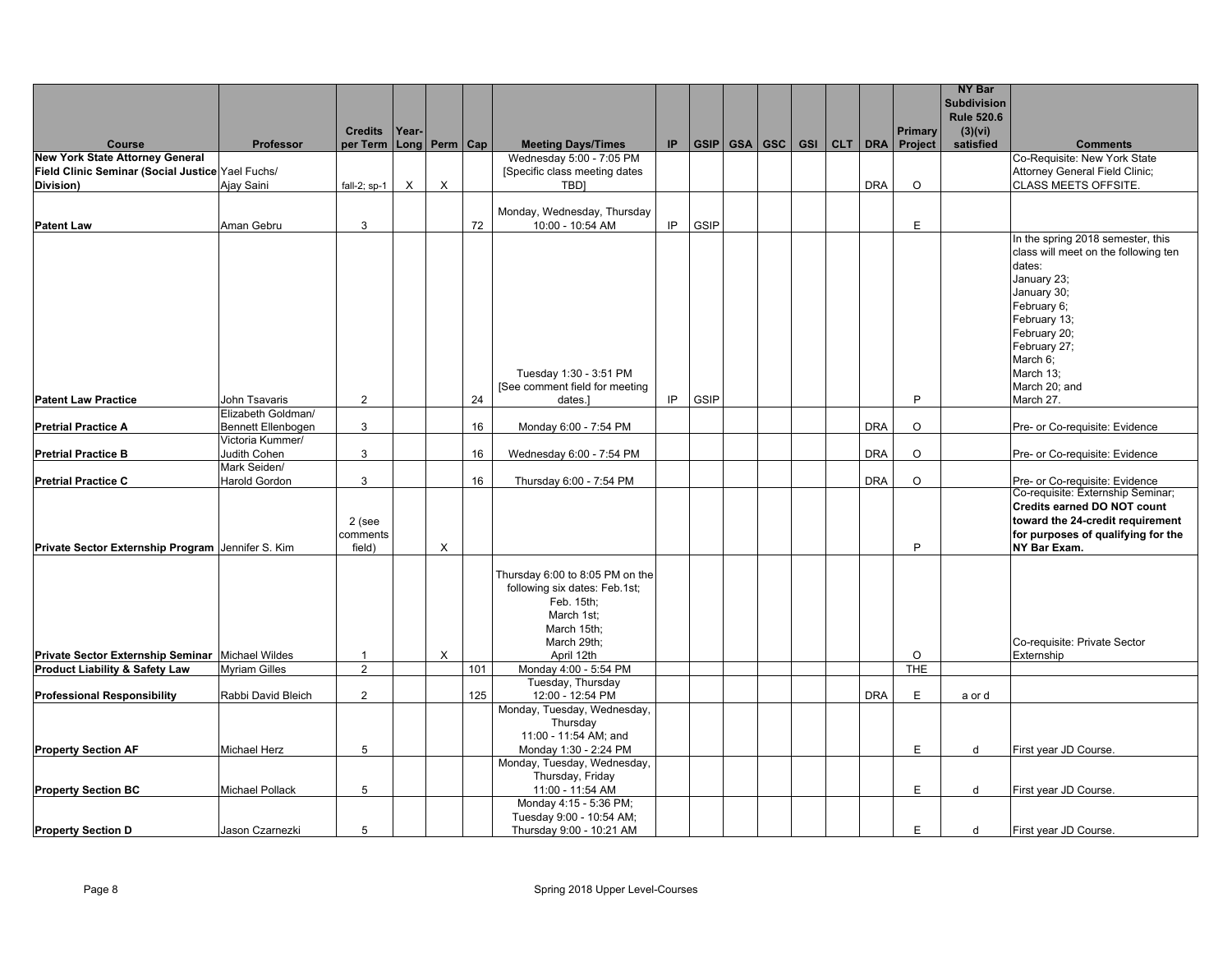|                                                        |                        |                            |       |                       |     |                                               |    |             |     |  |                                             | <b>NY Bar</b><br><b>Subdivision</b> |                                                                          |
|--------------------------------------------------------|------------------------|----------------------------|-------|-----------------------|-----|-----------------------------------------------|----|-------------|-----|--|---------------------------------------------|-------------------------------------|--------------------------------------------------------------------------|
|                                                        |                        |                            |       |                       |     |                                               |    |             |     |  |                                             | <b>Rule 520.6</b>                   |                                                                          |
| Course                                                 | Professor              | <b>Credits</b><br>per Term | Year- | $Long  $ Perm $ $ Cap |     | <b>Meeting Days/Times</b>                     | IP |             |     |  | Primary<br>GSIP GSA GSC GSI CLT DRA Project | (3)(vi)<br>satisfied                | <b>Comments</b>                                                          |
|                                                        |                        |                            |       |                       |     | Monday, Tuesday, Wednesday,                   |    |             |     |  |                                             |                                     |                                                                          |
|                                                        |                        |                            |       |                       |     | Thursday, Friday                              |    |             |     |  |                                             |                                     |                                                                          |
| <b>Property Section E</b>                              | <b>Michael Pollack</b> | 5                          |       |                       |     | $9:00 - 9:54$ AM                              |    |             |     |  | E                                           | d                                   | First year JD Course.                                                    |
|                                                        |                        |                            |       |                       |     | Monday 6:00 to 8:05 PM on the                 |    |             |     |  |                                             |                                     |                                                                          |
|                                                        |                        |                            |       |                       |     | following six dates:                          |    |             |     |  |                                             |                                     |                                                                          |
|                                                        |                        |                            |       |                       |     | Jan. 22nd;                                    |    |             |     |  |                                             |                                     |                                                                          |
|                                                        |                        |                            |       |                       |     | Feb. 5th;<br>Feb. 19th;                       |    |             |     |  |                                             |                                     |                                                                          |
|                                                        |                        |                            |       |                       |     | March 5th;                                    |    |             |     |  |                                             |                                     |                                                                          |
| <b>Public Sector Externship Seminar</b>                |                        |                            |       |                       |     | March 19th;                                   |    |             |     |  |                                             |                                     |                                                                          |
| <b>Section A</b>                                       | Sateesh Nori           | $\mathbf{1}$               |       | X                     |     | April 9th                                     |    |             |     |  | $\circ$                                     |                                     | Co-requisite: Public Sector Externship                                   |
|                                                        |                        |                            |       |                       |     | Tuesday 6:00 to 8:05 PM on the                |    |             |     |  |                                             |                                     |                                                                          |
|                                                        |                        |                            |       |                       |     | following six dates:                          |    |             |     |  |                                             |                                     |                                                                          |
|                                                        |                        |                            |       |                       |     | Jan. 23rd;                                    |    |             |     |  |                                             |                                     |                                                                          |
|                                                        |                        |                            |       |                       |     | Feb. 6th;                                     |    |             |     |  |                                             |                                     |                                                                          |
|                                                        |                        |                            |       |                       |     | Feb. 20th;                                    |    |             |     |  |                                             |                                     |                                                                          |
|                                                        |                        |                            |       |                       |     | March 6th;                                    |    |             |     |  |                                             |                                     |                                                                          |
| Public Sector Externship Seminar -<br><b>Section B</b> | Paul Babchik           | -1                         |       | $\times$              |     | March 20th;<br>April 10th                     |    |             |     |  | $\Omega$                                    |                                     | Co-requisite: Public Sector Externship                                   |
|                                                        |                        |                            |       |                       |     |                                               |    |             |     |  |                                             |                                     |                                                                          |
|                                                        |                        |                            |       |                       |     |                                               |    |             |     |  |                                             |                                     | Co-requisite: Real Estate Externship                                     |
|                                                        |                        |                            |       |                       |     |                                               |    |             |     |  |                                             |                                     | Seminar; Credits earned DO NOT                                           |
|                                                        |                        | 2 (see                     |       |                       |     |                                               |    |             |     |  |                                             |                                     | count toward the 24-credit                                               |
|                                                        |                        | comments                   |       |                       |     |                                               |    |             |     |  |                                             |                                     | requirement for purposes of                                              |
| <b>Real Estate Externship Program</b>                  | Jennifer S. Kim        | field)                     |       | $\times$              |     |                                               |    |             |     |  | P                                           |                                     | qualifying for the NY Bar Exam.                                          |
|                                                        |                        |                            |       |                       |     | Monday 6:00 to 8:05 PM on the                 |    |             |     |  |                                             |                                     |                                                                          |
|                                                        |                        |                            |       |                       |     | following six dates:                          |    |             |     |  |                                             |                                     |                                                                          |
|                                                        |                        |                            |       |                       |     | Jan. 22nd;                                    |    |             |     |  |                                             |                                     |                                                                          |
|                                                        |                        |                            |       |                       |     | Feb. 12th;                                    |    |             |     |  |                                             |                                     |                                                                          |
|                                                        |                        |                            |       |                       |     | Feb.26th;<br>March 5th;                       |    |             |     |  |                                             |                                     |                                                                          |
| <b>Real Estate Externship Program</b>                  |                        |                            |       |                       |     | March 26th;                                   |    |             |     |  |                                             |                                     |                                                                          |
| <b>Seminar</b>                                         | Kim Kirk               | -1                         |       | X                     |     | April 16th                                    |    |             |     |  | $\circ$                                     |                                     | Co-requisite: Real Estate Externship                                     |
| <b>Real Estate Finance</b>                             | Louis Hait             | $\overline{2}$             |       |                       | 24  | Thursday 6:00 - 7:54 PM                       |    |             | GSC |  | E.                                          |                                     |                                                                          |
| <b>Real Estate Transactions</b>                        | <b>Edward Rishty</b>   | 2                          |       |                       | 30  | Wednesday 8:30 - 10:24 AM                     |    |             |     |  | E                                           |                                     |                                                                          |
|                                                        |                        |                            |       |                       |     | Tuesday, Thursday                             |    |             |     |  |                                             |                                     |                                                                          |
| Rights of Prisoners and Detainees Alexander Reinert    |                        | 3                          |       |                       | 101 | 12:00 - 1:21 PM                               |    |             |     |  | <b>THE</b>                                  |                                     |                                                                          |
| <b>Securities Litigation</b>                           | Jennifer Conn          | $\overline{2}$             |       |                       | 30  | Monday 6:00 - 7:54 PM                         |    |             | GSC |  | $\overline{O}$                              |                                     | Pre or Co-requisite: Corporations                                        |
|                                                        |                        |                            |       |                       |     |                                               |    |             |     |  |                                             |                                     |                                                                          |
| <b>Special Education Law and</b>                       |                        | $\overline{2}$             |       |                       |     |                                               |    |             |     |  | $\circ$                                     |                                     | Co-requisite: Special Education Law                                      |
| <b>Advocacy Field Clinic</b>                           | Jennifer S. Kim        |                            |       | X                     |     | Wednesday 4:00 - 6:05 PM                      |    |             |     |  |                                             |                                     | and Advocacy Field Clinic Seminar<br>Co-requisite: Special Education Law |
| <b>Special Education Law and</b>                       | Ashley Grant/          |                            |       |                       |     | [Specific class meeting dates                 |    |             |     |  |                                             |                                     | and Advocacy Field Clinic. This class                                    |
| <b>Advocacy Field Clinic Seminar</b>                   | Romi Paek              | $\overline{2}$             |       | X                     |     | <b>TBD</b>                                    |    |             |     |  | P                                           |                                     | meets OFFSITE.                                                           |
|                                                        |                        |                            |       |                       |     | Monday, Thursday                              |    |             |     |  |                                             |                                     |                                                                          |
| <b>Statistics</b>                                      | Arthur Jacobson        | 2                          |       |                       | 20  | 1:30 - 2:24 PM                                |    |             |     |  | $\Omega$                                    |                                     | Course is graded pass/fail.                                              |
|                                                        |                        |                            |       |                       |     | Monday, Thursday                              |    |             |     |  |                                             |                                     |                                                                          |
| <b>Taxation of Partnerships</b>                        | Laura Cunningham       | 3                          |       |                       | 62  | 9:30 - 10:51 AM                               |    |             | GSC |  | E                                           |                                     | Prerequisite: Federal Income Tax                                         |
| <b>Taxation of Real Estate</b>                         | <b>Mitchell Engler</b> | 2                          |       |                       | 30  | Thursday 4:00 - 5:54 PM                       |    |             | GSC |  | E                                           |                                     |                                                                          |
| <b>Tech Startup Clinic</b>                             | Aaron Wright           | 3                          |       | $\mathsf{X}$          |     | Wednesday 1:30 - 2:24 PM                      | IP | <b>GSIP</b> | GSC |  | $\circ$                                     |                                     | Pre/Corequisite: Startup Law                                             |
|                                                        |                        |                            |       |                       |     | Monday, Thursday                              |    |             |     |  |                                             |                                     |                                                                          |
| <b>Trademark Law</b>                                   | Felix Wu               | 3                          |       |                       | 62  | 11:00 - 11:54 AM;<br>Tuesday 10:00 - 10:54 AM | IP | <b>GSIP</b> |     |  | THE                                         |                                     |                                                                          |
|                                                        |                        |                            |       |                       |     |                                               |    |             |     |  |                                             |                                     |                                                                          |